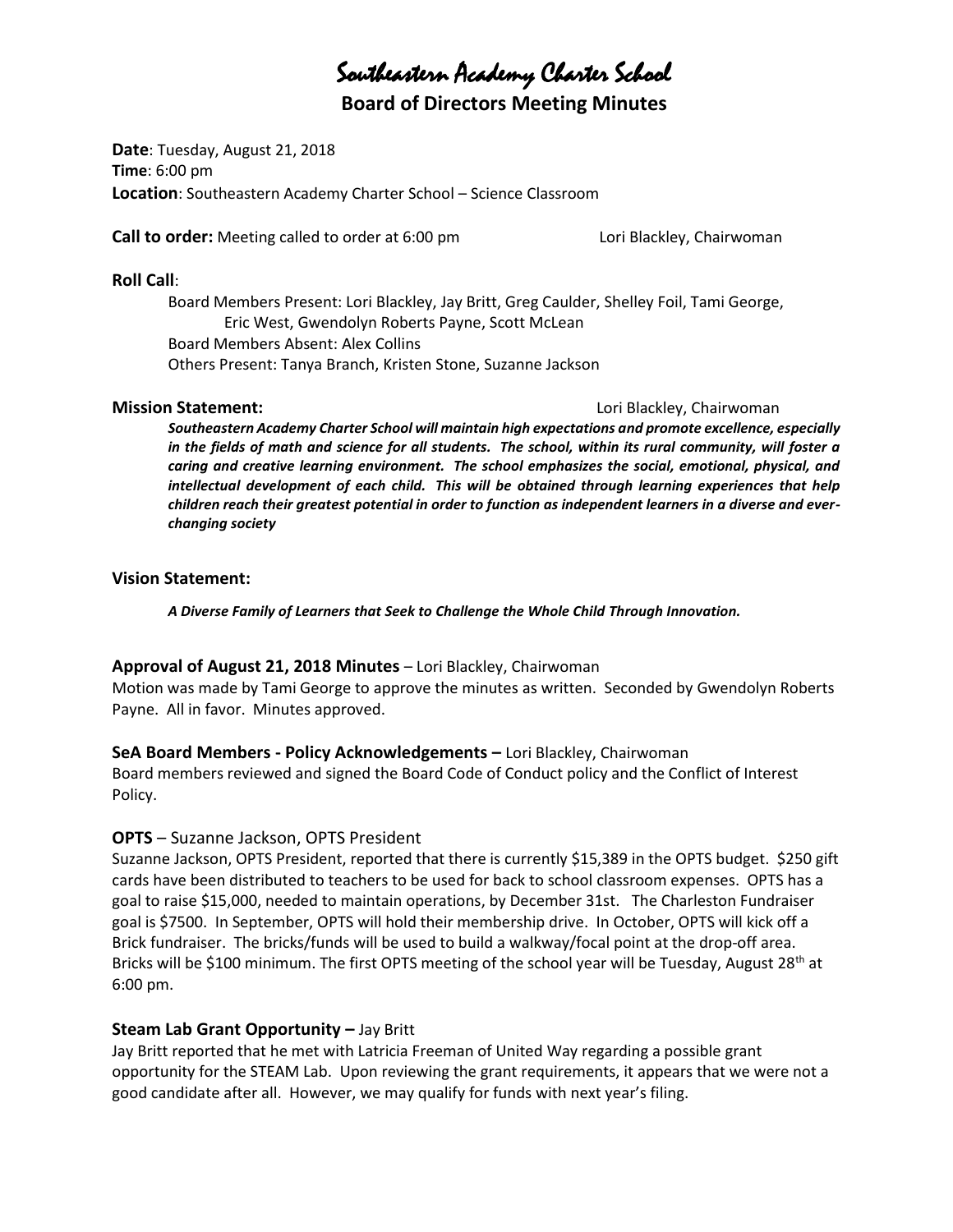#### **Committee Reports –**

#### **Finance** - Tami George, chair

Tami George reported that the Finance committee met before the scheduled board meeting. She also informed the board that the State budget will be greater by \$89,000 for the 2018-2019 school year.

#### **Policy** -Eric West, chair

Kristen Stone reported that there were changes to the Criminal History policy. It now meets State requirements. Also, our attorney sent a revision of the Conflict of Interest Policy. Gwendolyn Roberts Payne made a motion to accept both policies as proposed. Jay Britt seconded the motion. All in favor. Motion carried.

The committee has reviewed and updated two SeA policies and procedures.

- Attendance Policies and Procedures Changes/additions were made to the "Excessive Absences", "Excessive Unexcused Absences", "Tardy to School" and "Tardy to School Excused" sections. Note that 10 unexcused tardies and/or early dismissals, or a combination of both, will count as 1 unexcused absence.
- Discipline Policies and Procedures Additions were made to the "Violations that may result in an immediate Office Referral" section to include major disruptive behavior and use of cigarettes or vape at school or a school sponsored event.

Gwendolyn Roberts Payne made a motion that the board accept the changes made to the Attendance and Discipline Policies and Procedures. Motion 2<sup>nd</sup> by Tami George. All in favor. Motion carried.

#### **Vision** - Greg Caulder, chair

Greg Caulder reported that the Vision committee has not met since our last meeting. No report at this time.

#### **Education** -Gwendolyn Roberts Payne, chair

Gwendolyn Roberts Payne reported that the Education committee is scheduled to meet on September 4<sup>th</sup>.

#### **Report from the Principal** – Kristen Stone, Principal

*Accountability Numbers* - Mrs. Stone reported that the final testing numbers are in. SeA reached 86% and Exceeded Growth in the 2017-2018 school year. We are an "A" school.

*New Teacher* - Mrs. Stone presented bio info on Mrs. India Garcia-Morel who has passed a background check. Gwendolyn Roberts Payne made a motion that the board accept Mrs. Stone's recommendation of India Garcia-Morel as the new 3-5 Science/Social Studies teacher. Motion 2nd by Greg Caulder. All in favor. Motion carried.

*Student Transfers* - Mrs. Stone distributed a summary of the number of student transfers by grade level and included the reasons for their transfer.

*Server* – Mrs. Stone explained the need for a server at SeA. Travis Branch of CompuLink explained that SeA outgrew a peer to peer network at 10 computers (we now have 64) and that a server will resolve a lot of network problems. Currently there are no back-up capabilities. Tami George reported that we have the money in the Technology fund. Jay Britt made a motion that that we approve the server proposal presented by Travis Branch of CompuLink. Eric West 2<sup>nd</sup> the motion. All in Favor. Motion carried.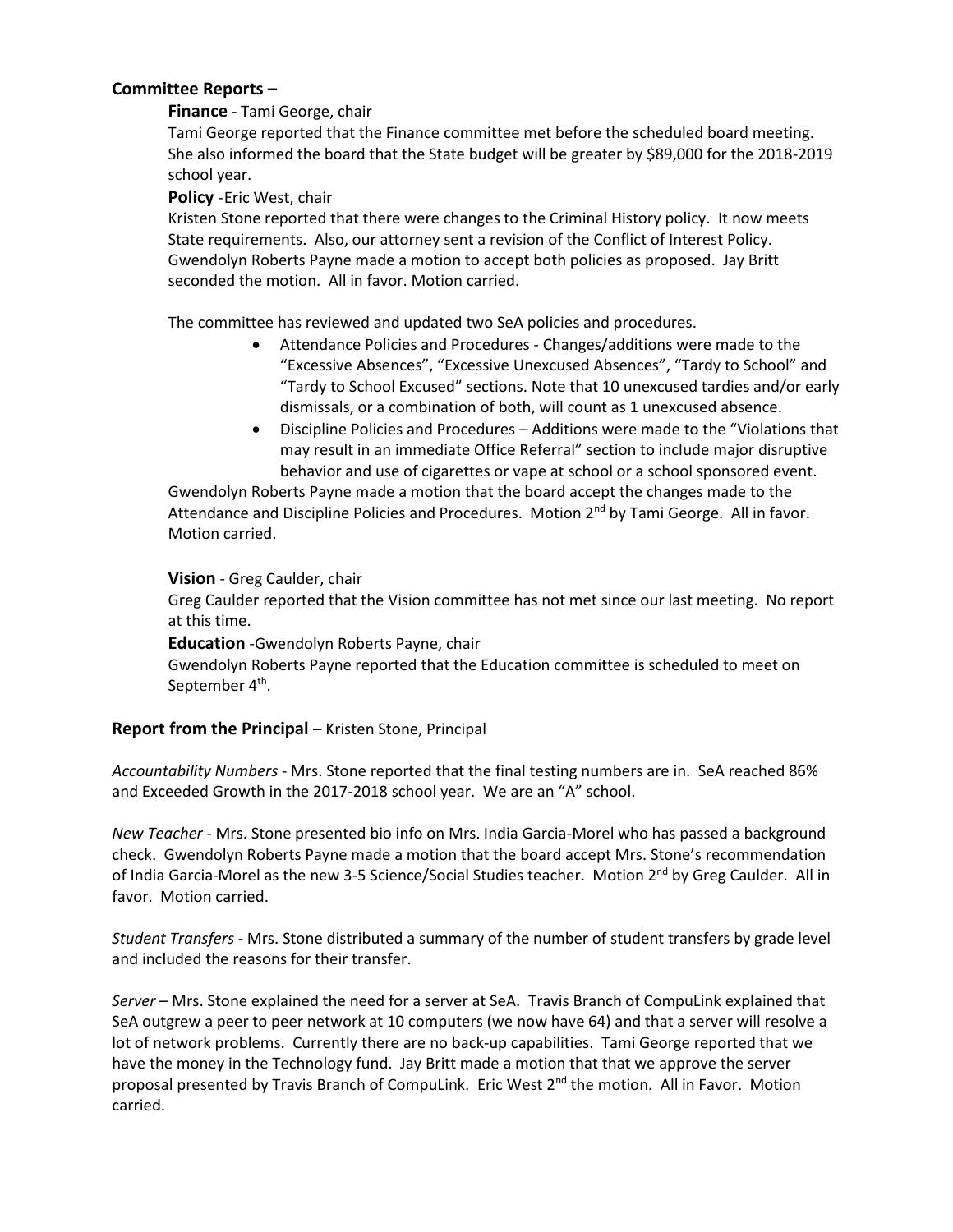*Mentor Program at UNC-Pembroke* - Mrs. Stone reported that she was approached by Karen Granger of UNC-Pembroke regarding a mentor program that they offer. The program is target to new teachers but UNC-Pembroke would tailor the program to fit the needs of our SeA teachers. The program offers a continual support system and is a great opportunity to partnership with UNC-Pembroke. For \$2000 all of our teachers will attend 3 sessions of teacher development. This will be in addition to other professional development opportunities such as Math conferences, etc. Tami George made a motion that the board approve the NC New Teacher Support Program at UNC-Pembroke at a cost of \$2000 to SeA. Gwendolyn Roberts Payne 2<sup>nd</sup> the motion. All in favor. Motion carried.

#### **Report from the Financial Secretary** – Tanya Branch, Financial Secretary

Financials: Tanya Branch distributed the SeA Financial report as of July 31, 2018. She reported that we have spent very little so far this year as is expected. She also pointed out that the State allotment will be around \$80,000 more than last year.

Repairs: Tanya Branch also reported that the school van air conditioner needs to be checked out. It was also briefly discussed that a substitute driver would be helpful when one of our drivers is out for illness or personal reasons. Currently our drivers make \$10/hr.

**Adjournment** - At 6:45 pm Tami George made a motion to adjourn the meeting. Motion seconded by Eric West. All in favor. Motion carried

The SeA August Board meeting was adjourned at 6:45 pm by Chairwoman, Lori Blackley.

Next meeting will be October 23, 2018 at 6:00pm.

Respectfully Submitted, Shelley Foil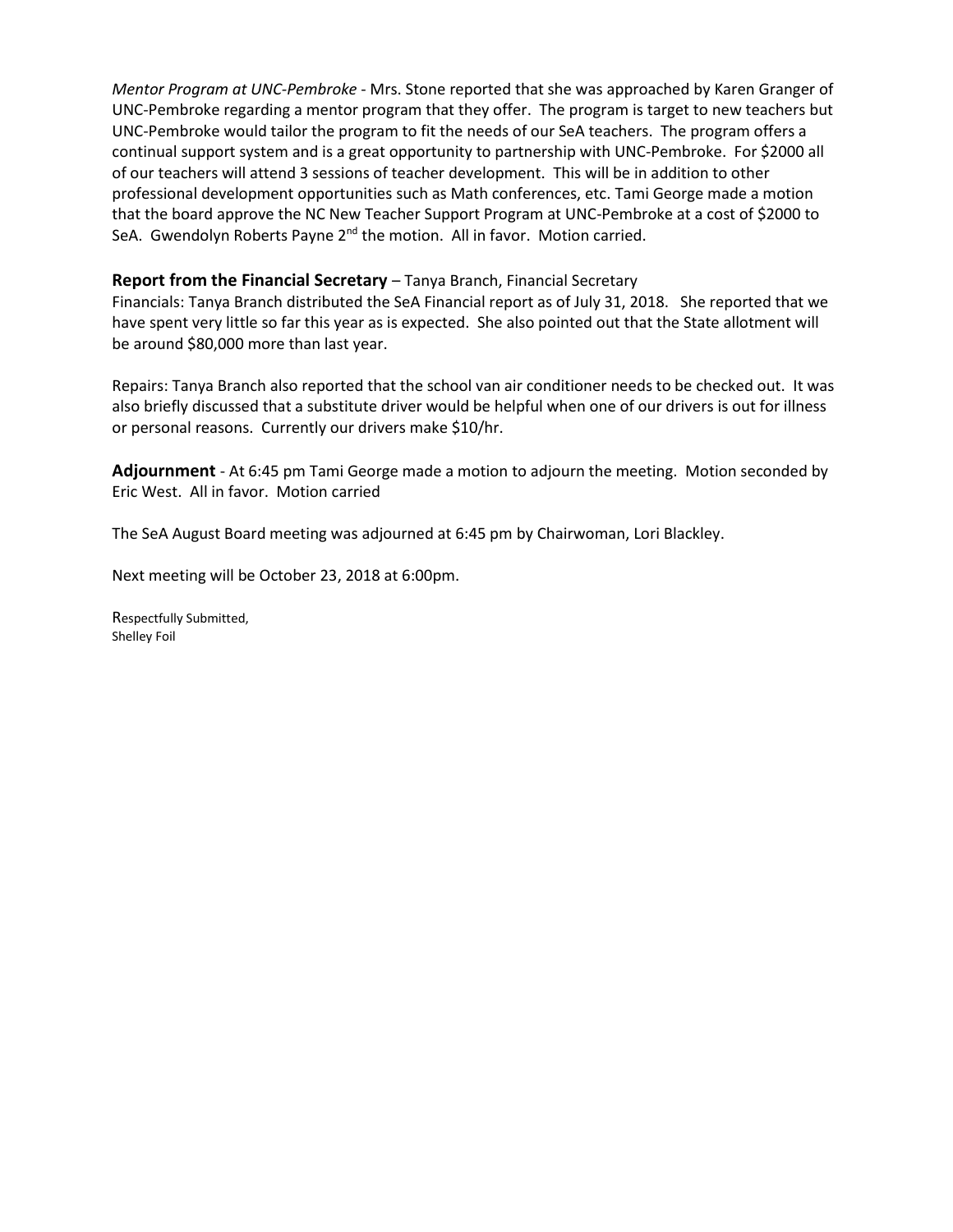#### *MISSION STATEMENT*

*Southeastern Academy Charter School will maintain high expectations and promote excellence, especially in the fields of math and science for all students. The school, within its rural community, will foster a caring and creative learning environment. The school emphasizes the social, emotional, physical, and intellectual development of each child. This will be obtained through learning experiences that help children reach their greatest potential in order to function as independent learners in a diverse and ever-changing society.*

#### *VISION STATEMENT*

*A Diverse Family of Learners that Seek to Challenge the Whole Child Through Innovation.*

#### **Board of Directors – 2018-2019 Academic Year**

Lori Blackley, Chair Tami George, Treasurer Shelley Foil, Secretary Jay Britt Greg Caulder Alex Collins Scott McLean Gwendolyn Roberts Payne Eric West

### **2018-2019 SeA Board Meeting Schedule**

*August 21, 2018 October 23, 2018 November 20, 2018 December 11, 2018 January 15, 2018 March 19, 2019 May 21, 2019 June 18, 2019*

All meetings to be held at 6:00 pm in the Southeastern Academy Science classroom unless otherwise indicated*.*